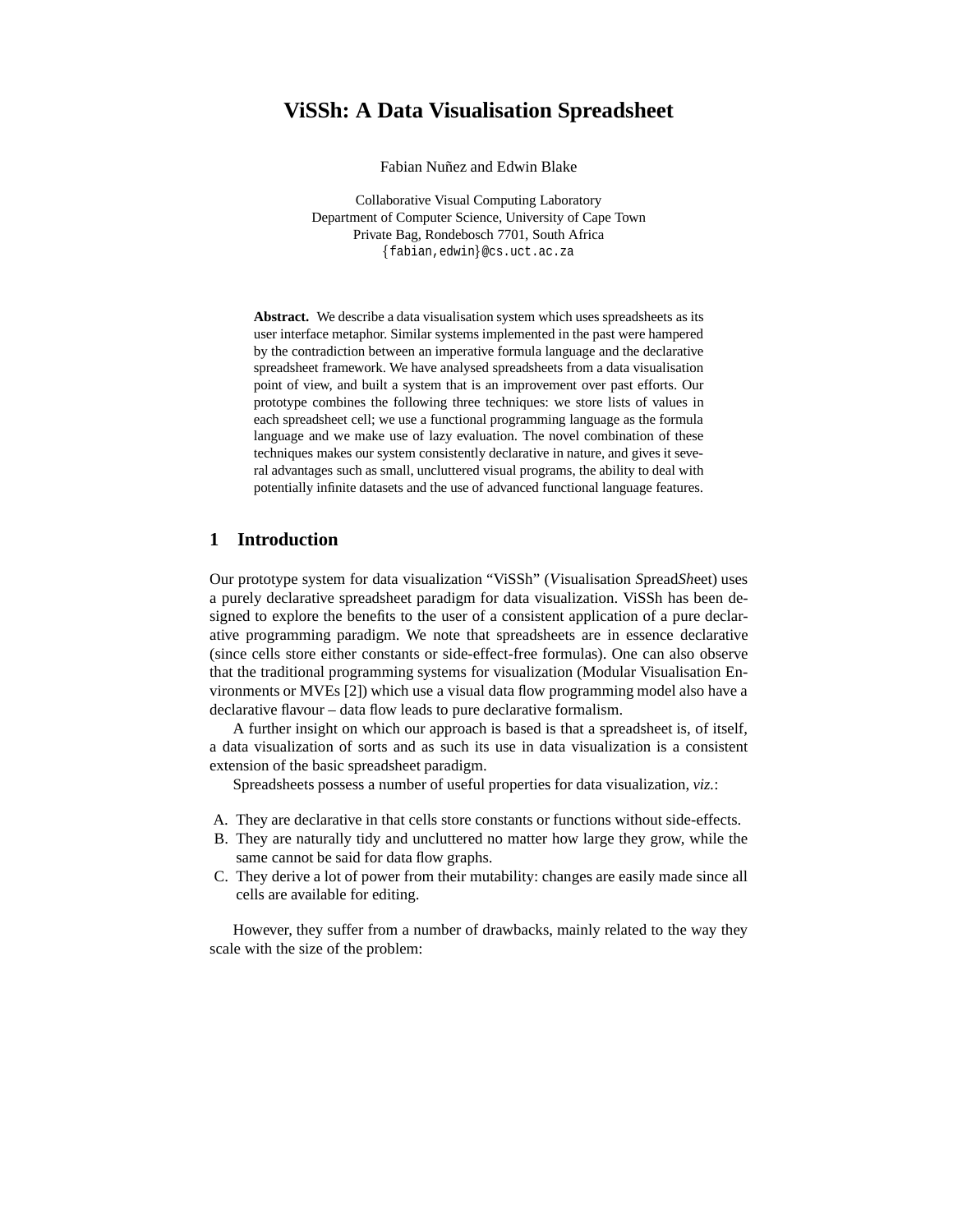- 1. Large spreadsheets may be tidy but one can only view a small part of them.
- 2. Very large data sets are unwieldy since each cell may only contain a single value.
- 3. The large size of datasets commonly visualised would slow down recalculations.

We have developed extensions to the basic spreadsheet paradigm that overcome the above while retaining a pure declarative approach, and implemented them to demonstrate their viability. In essence, our extension of the spreadsheet paradigm consists of the following: storing lists of values in each cell, using a functional programming language and making use of lazy evaluation. Our prototype implements these extensions, as well as addressing some less fundamental usability problems we came across during its development. For point (1) above, we adopt an *overview window*, that acts as a map of the spreadsheet to aid navigation. Very large data sets (2) are naturally accommodated by using *lists* rather than scalars as the primitive data type in each cell and (3) is overcome by using lazy evaluation in the recalculation process. Sect. 5 further elaborates on these points. Additionally, we discovered that providing users with an *automated data flow view* of the corresponding spreadsheet (see Fig. 2) greatly helps users with the editing process. Since our spreadsheet is purely declarative there is a one-to-one correspondence between this dataflow view and the spreadsheet.

#### **2 Previous Work**

Most current data visualisation systems are based on the dataflow model. This includes systems such as *Iris Explorer*, *apE* and IBM's *Data Explorer* (see [2] for an overview). The dataflow paradigm is declarative in nature, and allows users to build non-trivial programs without extensive programming knowledge.

Spreadsheets have seldom been applied to data visualisation. Levoy [9] has described a system in which spreadsheet cells are populated not only by numbers and formulas (written in *Tcl*), but also by graphical objects (such as images or movies) and user interface objects (such as buttons or sliders). Levoy found that, compared to the commonly used dataflow model, spreadsheets are "more expressive, more scalable, and easier to program"[9]. However, Levoy's use of Tcl as a formula language leads to a mismatch in the programming paradigms used. Spreadsheets use a declarative programming paradigm, while Tcl is clearly imperative in nature. In addition to this, Levoy encourages the use of imperative programming and side effects (e.g., having cells directly modify other cells). Chi, Riedl, Barry and Konstan [3] extend the work of Levoy by not constraining the system to images, but instead allowing the user to visualise any type of information. Although this work does remove some of the limitations in Levoy's implementation, it still suffers from the same paradigm mismatch since it also uses Tcl.

The functional programming paradigm stipulates that functions may only read their arguments and generate only the result, without making any changes to their surroundings. Spreadsheet formulas on most commercial spreadsheets normally adhere to this paradigm, if one considers the formula to be the function, the cells referred to by the formula as the function's arguments and the value displayed in the cell occupied by the formula as the function's result. De Hoon [4] has shown that a spreadsheet can indeed be built from a purely functional perspective, and describes his implementation using the functional programming language *Clean*.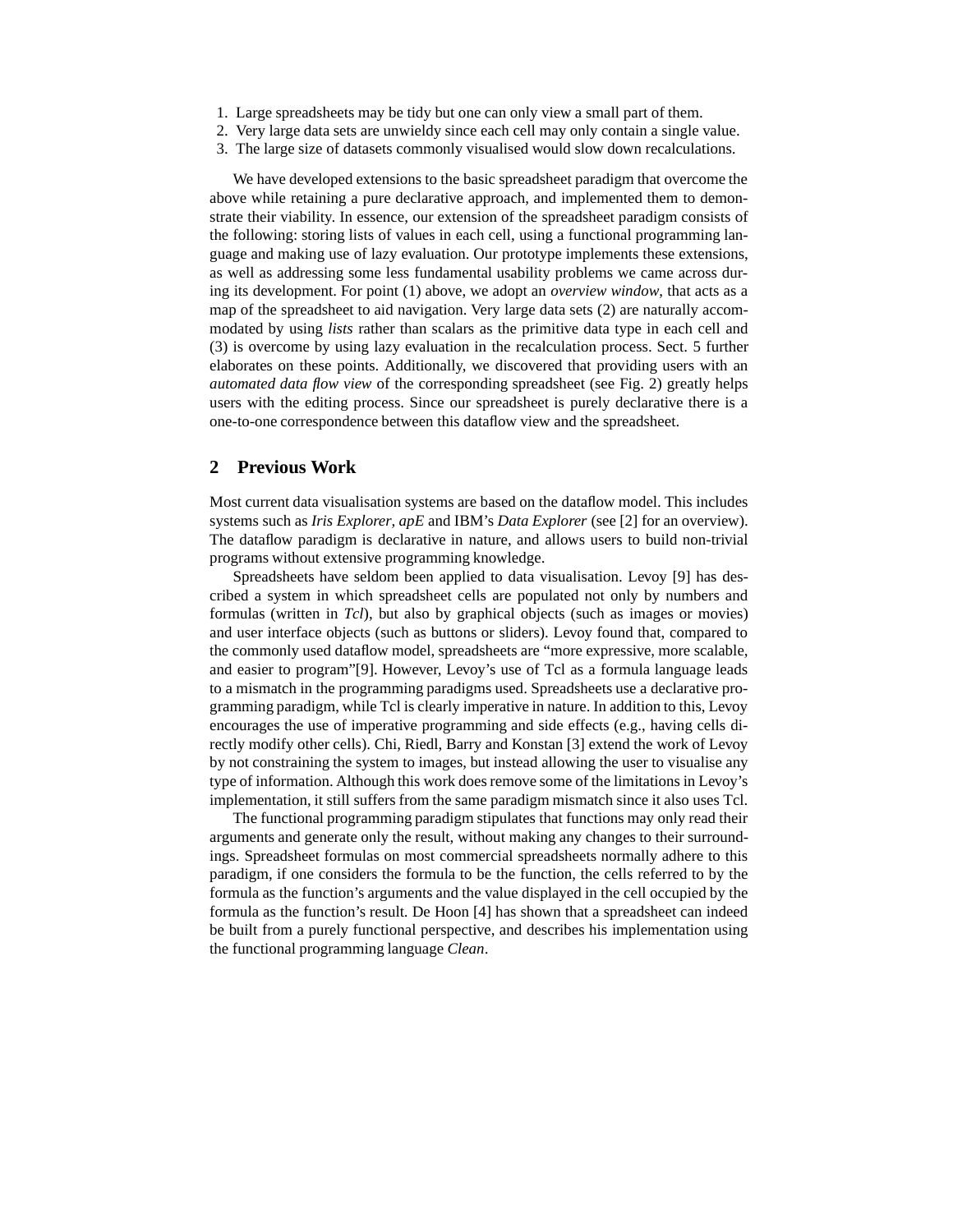Since traditional spreadsheets make use of declarative formula languages, they do not suffer from the paradigm mismatch described above. However, it was not until the functional paradigm was used in conjunction with spreadsheets that the compatibility of spreadsheets and the functional paradigm was demonstrated. De Hoon [4] has constructed a text-based spreadsheet, which uses the functional language *Clean* [1] as its underlying formula language. This spreadsheet has some interesting properties, such as the ability to evaluate functional expressions symbolically. This depends on the choice of functional language, but does demonstrate the compatibility of both paradigms.

### **3 An Abstract View of Spreadsheets**

Isakowitz *et al* [8] have analysed spreadsheets using concepts from the field of databases, and have come up with the concept of a *dual* view of a spreadsheet. On one side, there is the *physical* layout. This refers to the way cells are laid out, grouped, *et cetera*. On the other side there is a *logical* view of the spreadsheet. This handles abstract aspects of the spreadsheet, such as data dependencies between cells. The logical view could be likened to a database's schema, and in fact performs many of the same duties. Using an algorithm described in [8], one can break up a spreadsheet into several properties, called *schema*, *data*, *editorial* and *binding*. These four properties, taken as a whole, make up the entire spreadsheet, i.e. *spreadsheet* =  $schema + data + editorial + binding$ . These properties are defined as follows:

- **–** The *schema* property stores a formal definition of the spreadsheet's formulas.
- **–** The *data* property is the set of constants on which the *schema* property operates.
- **–** The *editorial* property is what remains in the spreadsheet after the *schema* and *data* properties have been extracted: labels, comments, etc.
- **–** The *binding* property is what defines the logical to physical mapping of the other three properties, using row and column addresses.

The logical structure of a spreadsheet is defined by the *schema* and *data* properties, while its physical structure is described by the *editorial* and *binding* properties.

It can be seen that Isakowitz's *schema* property can be likened to a dataflow system, since it keeps track of the dependencies between spreadsheet cells, and hence indicates the flow of data between these cells.

#### **3.1 A Functional Look at the Logical Properties**

Isakowitz and Schocken separate the concepts of*schema* and *data*, suggesting that functions and the data they operate on are different. Most functional languages, however, treat functions and data as equivalent entities. A re-examination of the logical structure of a spreadsheet, this time from a functional point of view, may reveal some interesting properties of spreadsheets.

In spreadsheets, cells can contain either constant values or formulas. A formula can be easily seen to be simply a different representation of a function. Any constant can also be trivially expressed in term of functions, simply by defining a function that always returns the same constant. Therefore it is possible to describe the contents of a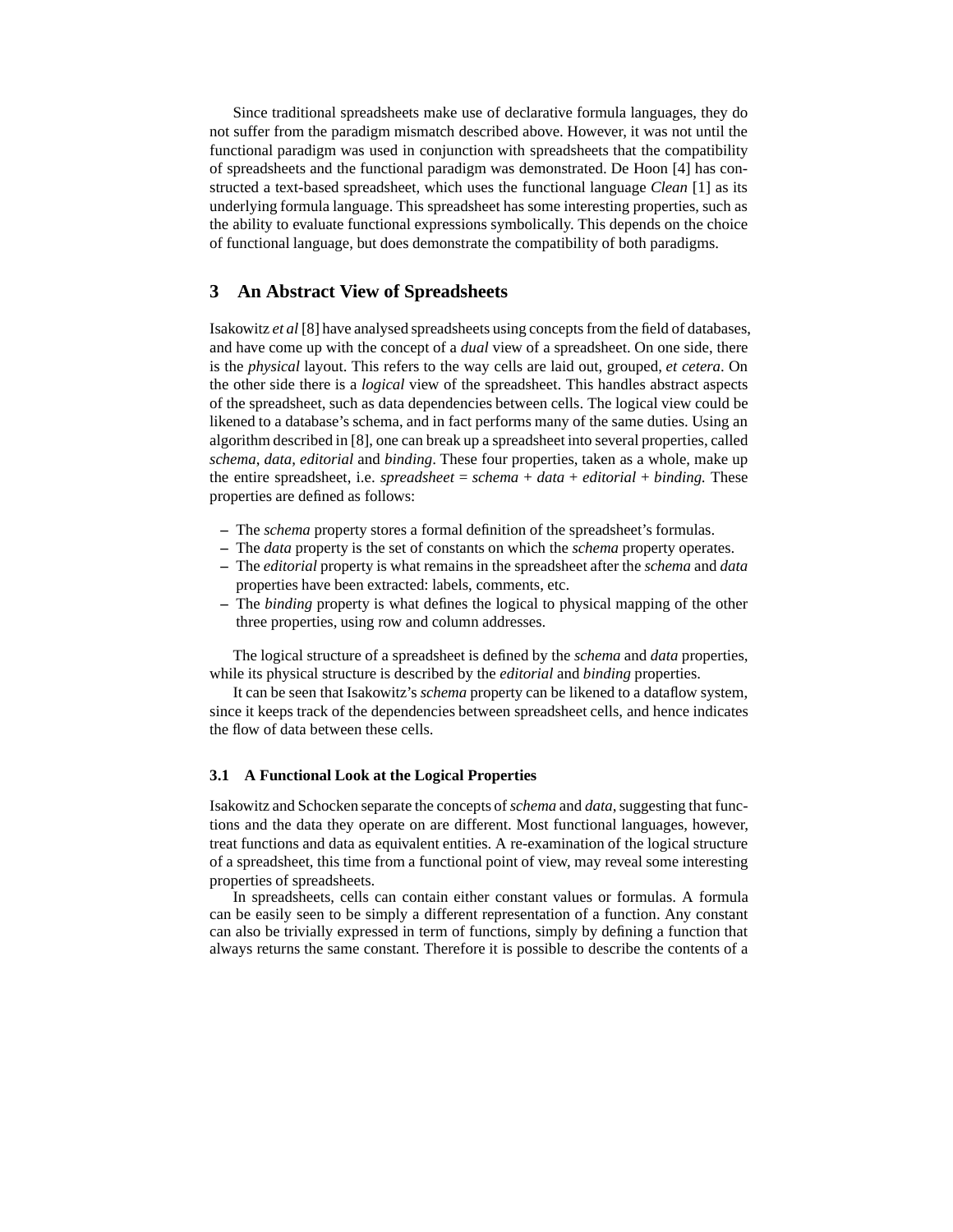spreadsheet cell entirely in terms of functions. From this, it follows that a spreadsheet can be seen as simply a grid of functions. For the sake of simplicity, each could in turn be called A1, A2, A3,  $\dots$ , B1, B2, B3,  $\dots$ , etc. If one considers a spreadsheet which contained a "1" in cell B1, a "2" in cell B2 and the formula "=SUM(B1:B2)" in cell B3, then these functions could be written (using the Scheme language syntax) as follows:

```
(define (B1) 1)
(define (B2) 2)
(define (B3) (+ (B1) (B2)))
```
The implications of this observation are not immediately obvious, yet they are quite fundamental. Since a spreadsheet can be completely defined in terms of named functions, it can be adequately described only in terms of functions.

Of course, some information is lost in the process, namely the spatial relationships between the cells. These relationships are used in two ways, namely to make relative references to cells (e.g., "add the contents of the cell just above this one to the contents of the cell just to the left of it"), and to manipulate groups of cells as ranges. However, this functionality can be implemented in other ways, for instance, consider the following implementations of relative references and cell ranges. Note that both of these are used only when *editing* the spreadsheet and do not affect *computations* in any way.

**Relative References.** Relative references can be implemented by applying simple transformations to the formulas as they are moved or copied to other cells. For example, a formula such as  $=$ sum( $AI: A3$ ) would become  $=$ sum( $BI: B3$ ) if copied one cell to the right of its current location. A mechanism would be required to "anchor" some cell references so they are not transformed (for example, the cell reference \$B\$4 in *Microsoft Excel* does not change when the cell referring to cell B4 is moved). This functionality would not be a part of the functional part of the spreadsheet, but of the cell editor.

**Cell Ranges.** Cell ranges can be implemented as compound types. For example, the cell range named B2:B4 could be expressed as the Scheme list (B2 B3 B4). Again, since this relies on cell adjacency, the responsibility lies with the cell editor.

### **4 A Redefinition of Spreadsheets**

In Sect. 3.1 it was observed that a spreadsheet can be described as a rectangular grid of functions, instead of a mixture of functions and data. Therefore the logical view of a spreadsheet referred to by Isakowitz and Schocken [8] need not be broken down into *schema* and *data*, but can in fact be described as a coherent whole.

Since all inter-cell references are calls to named functions, spreadsheets have no direct need for a grid structure, and the grid organization of spreadsheet cells thus comes into question. It seems then that a spreadsheet can be described simply as a set of functions that are ordered on a rectangular grid. However, it should be remembered that the names that are given to functions are completely arbitrary (as long as they are consistent). This means that the grid layout of spreadsheets is in fact a user interface feature, and is not necessary for the spreadsheet's functioning. Note that this remark is not meant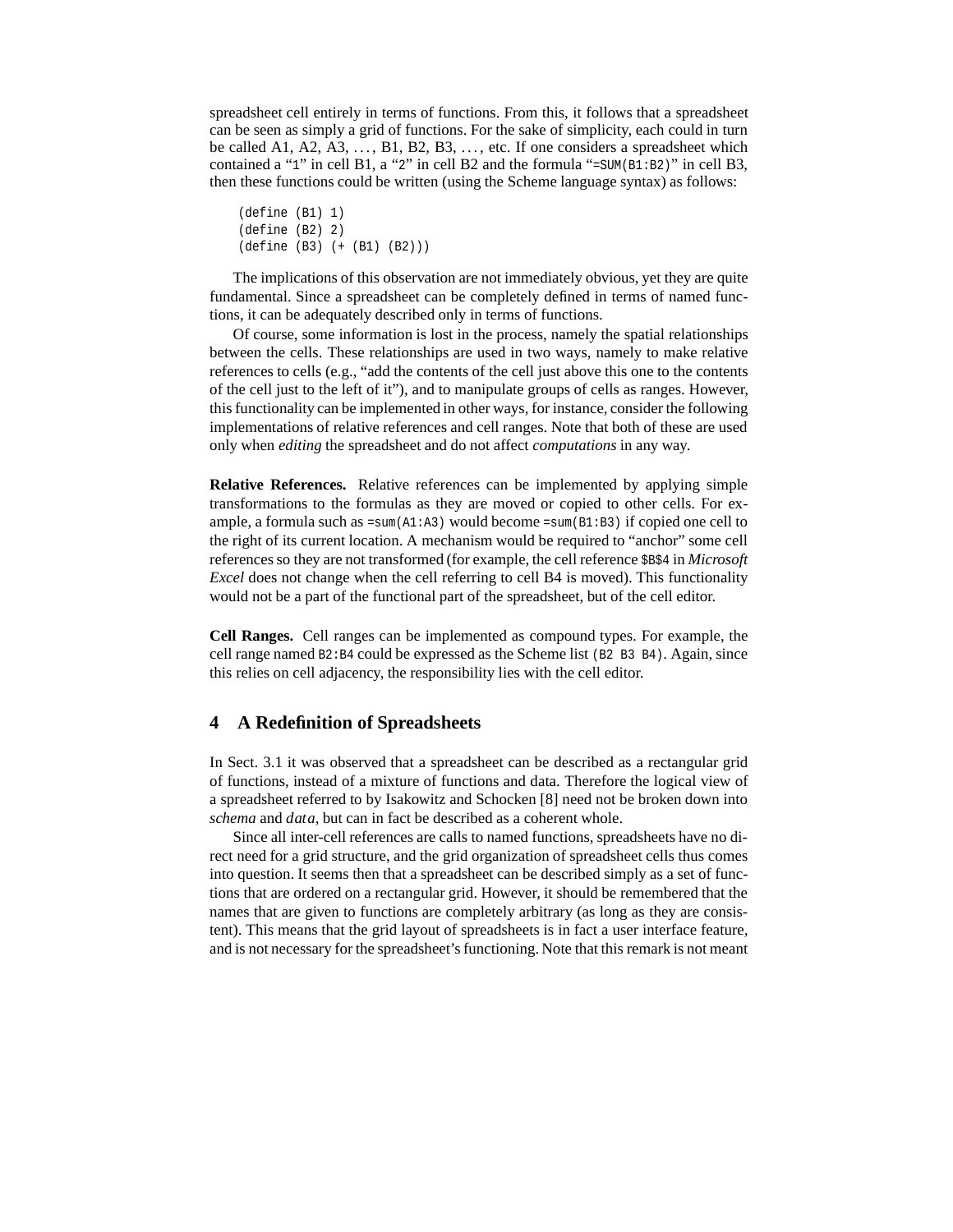to demean the importance of the grid, but instead to highlight the separation that exists between the user interface and the underlying functional mechanism.

Isakowitz and Schocken's logical view of a spreadsheet has already been explained as a set of functions, while the physical view (i.e. the layout of the cells) has also been shown to be separate from the underlying functional structure. Therefore, since the physical layout is separate from the "real" structure, yet aids in its comprehension and manipulation, the physical layout itself can be classed as a form of data visualisation. Therefore, a spreadsheet can be defined as being a visualization of a finite set of functions, which taken as a whole solve a given problem. In other words, *a spreadsheet is an interactive system for manipulating and visualising declarative functions.*

This definition is quite useful, since it implies that since spreadsheets are already (simple) data visualisations, all that is needed to build a complex, interactive data visualisation based on spreadsheets is merely an extension of the basic spreadsheet paradigm.

# **5 The Extended Paradigm**

We have extended the spreadsheet paradigm to address the needs of data visualisation systems, while maintaining the simplicity and declarative nature of traditional spreadsheets. Although some of the techniques described have been used individually in the past (e.g. Levoy's *Spreadsheets for Images* [9] and Eriksson's *Scheme in a Grid* [5]), by combining all of these features we have made an improved system.

Most programming systems deal with the concept of processing multiple data items by using ideas such as recursion or iteration, i.e. taking the elements of a set and processing them one after the other. While these methods have many advantages, they are ill-suited to the spreadsheet paradigm, where looping constructs cannot be elegantly expressed. Instead, numbers in traditional spreadsheets are manipulated individually, and where some form of grouping is desired, cell ranges can easily be formed by the user, and operations such as finding the average of a given set of numbers can be accomplished by idioms such as =average(B12:B72). Although this works quite well for financial statements, data visualisations normally deal with data sets containing tens of thousands of items. At this level, the range paradigm breaks down due to the unwieldiness of thousands of rows or columns containing thousands of items.

Our extended spreadsheet paradigm circumvents this problem by extending the spreadsheet paradigm to allow sets of items (in the form of lists) to be stored in each cell, as opposed to single items. Most non-circular data structures can be implemented using only lists; many programming languages provide lists as their only form of data abstraction. The concept of ranges is no longer needed – every single cell *is* a range.

In Sect. 4 we showed that a spreadsheet can be seen as an environment for the development of functional programs. Therefore the basic paradigm would not be altered if, instead of the formula language normally associated with spreadsheets, a full-featured functional language were used (since spreadsheet formulas do not have any side effects, they can be considered as a special-purpose functional language). By using a functional language the user benefits from its generality and extensibility, as opposed to being constrained by the primitives provided by the spreadsheet software.

Part of data visualisation is to eliminate information from a dataset, in order to obtain the underlying patterns in the data. Therefore, some data often does not make it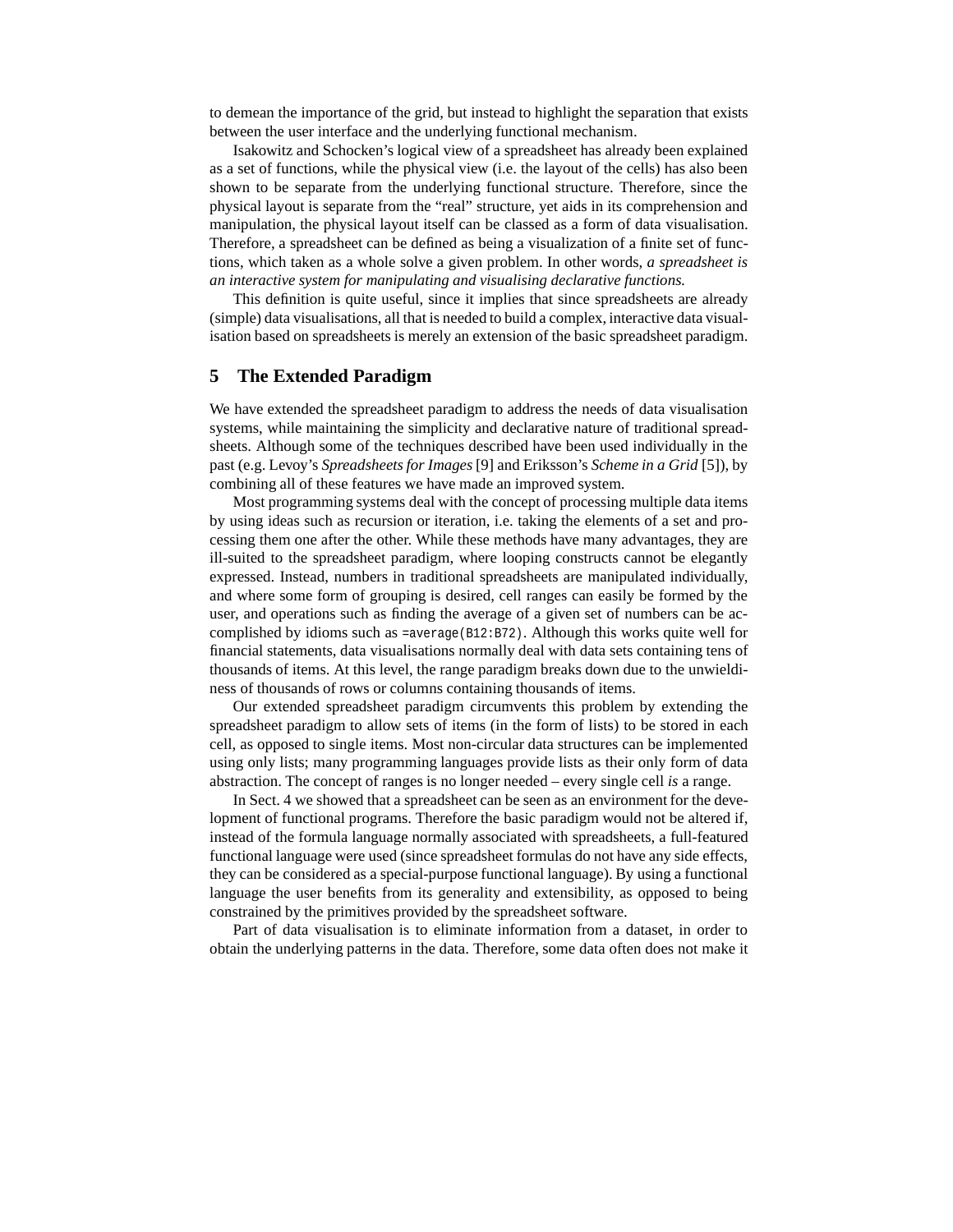all the way from the database to the screen. In those cases it would be useful to know what values are not going to be needed by later calculations, in order to save time by simply not calculating them. *Lazy evaluation* defers calculations until they are needed – for example, a lazy evaluation of  $f(g(x))$  will pass " $g(x)$ " to function *f*, instead of evaluating  $g(x)$  and passing *f* the result; it will be *f*'s responsibility to evaluate  $g(x)$ . If for some reason *f* does not need *g*'s result, that value will not be calculated. Therefore, if datasets are processed using lazy evaluation, we will have the ability to deal with large datasets in an efficient manner (e.g., if a bitmap is generated and then scaled down to 25% of its size, only one out of every four pixels will actually be generated). However, this must be transparent to the user; recalculations must appear to happen as before.

To summarise, we have extended the spreadsheet paradigm by the addition of three techniques: storing lists of values in each cell, using a functional programming language and the use of lazy evaluation.

# **6 The Prototype**

To test our ideas we have built a prototype, called ViSSh (see Fig. 1). A ViSSh spreadsheet consists of a set of typed cells, each of which is represented on the spreadsheet grid by a small user interface. Each type of cell performs a different function, taking as input a list of values and returning another list, the contents of which functionally depend on the input list and the type of the cell.

ViSSh attempts to provide users with a useful data visualisation system, using spreadsheets as its user interface metaphor. It uses the functional language Scheme (a dialect of the functional language Lisp) as its formula language.

#### **6.1 Dealing with Large Datasets**

The ability to deal with large datasets is crucial in a viable data visualisation system. ViSSh implements the extended spreadsheet paradigm described in Sect. 5, and as such is capable of handling potentially infinite datasets. Unlike Levoy's "Spreadsheets for Images" [9], ViSSh does not display the contents of each cell. This is both because of the potentially huge volumes of data (making the traditional "cells display their own contents" technique impractical in the general case), and because there is no single "right" way of representing an arbitrary data set stored in a cell. Instead, there are specialised cells that are used to view data in different ways. For example, in Fig. 1 the contents of cell D4 (a 3D surface) are displayed by cell E1 (a 3D renderer).

**Functional Programming Model** Whereas most spreadsheets use a fairly rudimentary language to express their formulas in, ViSSh uses the programming language Scheme. This gives users a lot more expressive power (as well as allowing the use of data abstractions, see Sect. 5), and allows extension of the system by writing new functions in Scheme. These are dynamically loaded into the spreadsheet at runtime and can be used by spreadsheet cells. To enhance usability we have extended the parser to allow expressions in infix form, as opposed to the native Scheme (e.g.,  $m*x+c$  or  $(+$   $(*$   $m x) c$ )).

One of the advantages of a functional programming system is its enhanced modularity [7], which from a user's point of view translates into a system that easily allows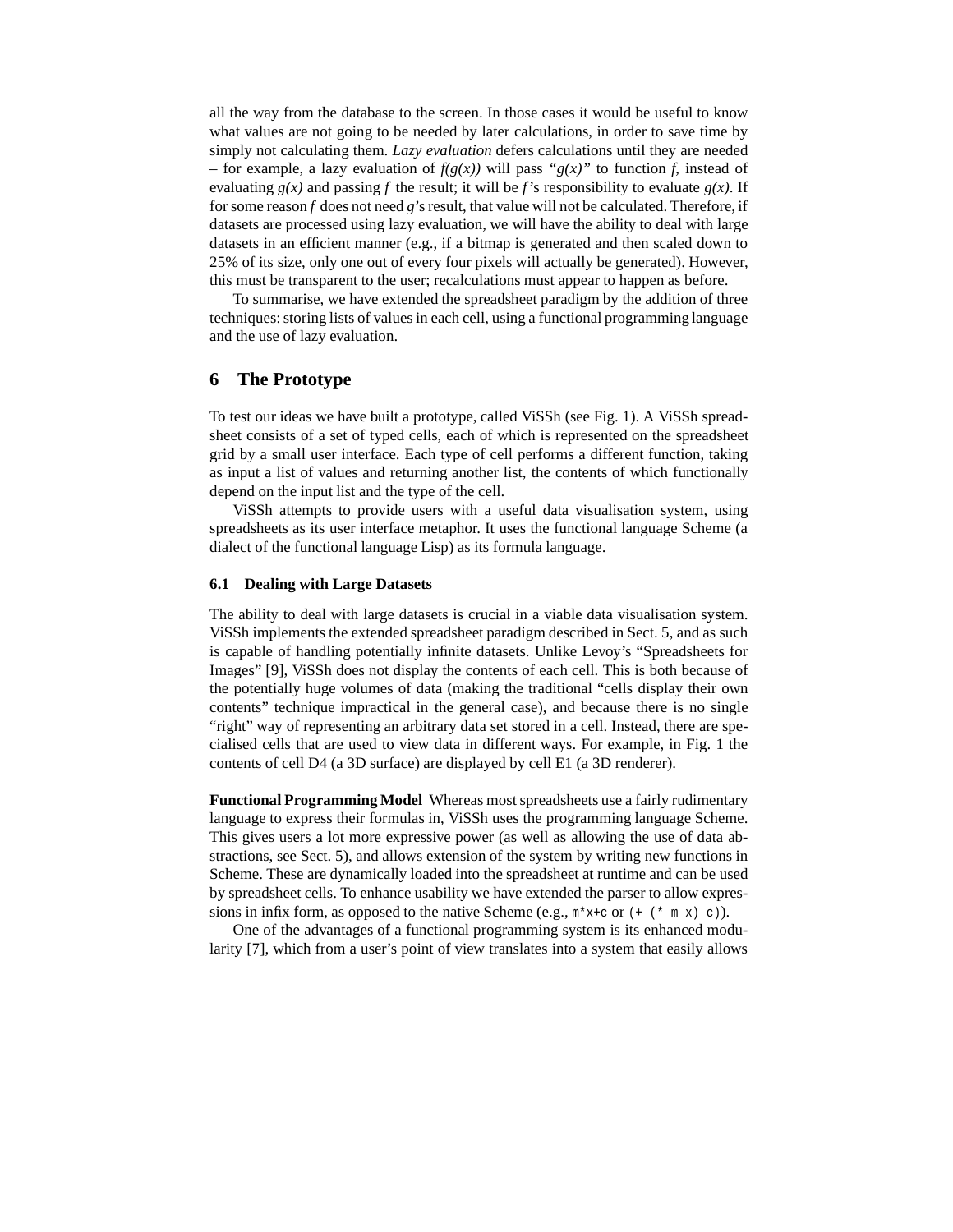

**Fig. 1.** This illustrates ViSSh, our Data Visualisation Spreadsheet. The spreadsheet depicted here generates and displays an interactive 3D representation of seismic disturbance data read from a database. See Sect. 7 for a brief description of its operation.

code reuse. In many cases data visualisation benefits greatly by code reuse, and most data visualisation systems allow this practice by the use of some form of function libraries. ViSSh allows several spreadsheets to be linked together in a functional manner. This is done by the use of three specialised spreadsheet cells which, as a group, implement the idea of function calls in the context of spreadsheets. The user's view of functional linkage between two spreadsheets is quite simple: The *called* spreadsheet has an "Argument" cell, which collects the arguments that the function implemented by the spreadsheet takes (recall that each cell generates a list). It also has a single "Result" cell, which exposes the final result calculated by the spreadsheet. The *caller* spreadsheet has a "Subsheet" cell which behaves much like a function evaluation cell, but which "calls" the helper spreadsheet by evaluating its Result cell. This causes the normal evaluation process to propagate through the helper spreadsheet, until the Argument cell gets evaluated. This cell pulls in the arguments passed from the master spreadsheet, and the results then propagate forward until they reach the Result cell. The results then are given to the SubSheet cell, which returns them as its own results.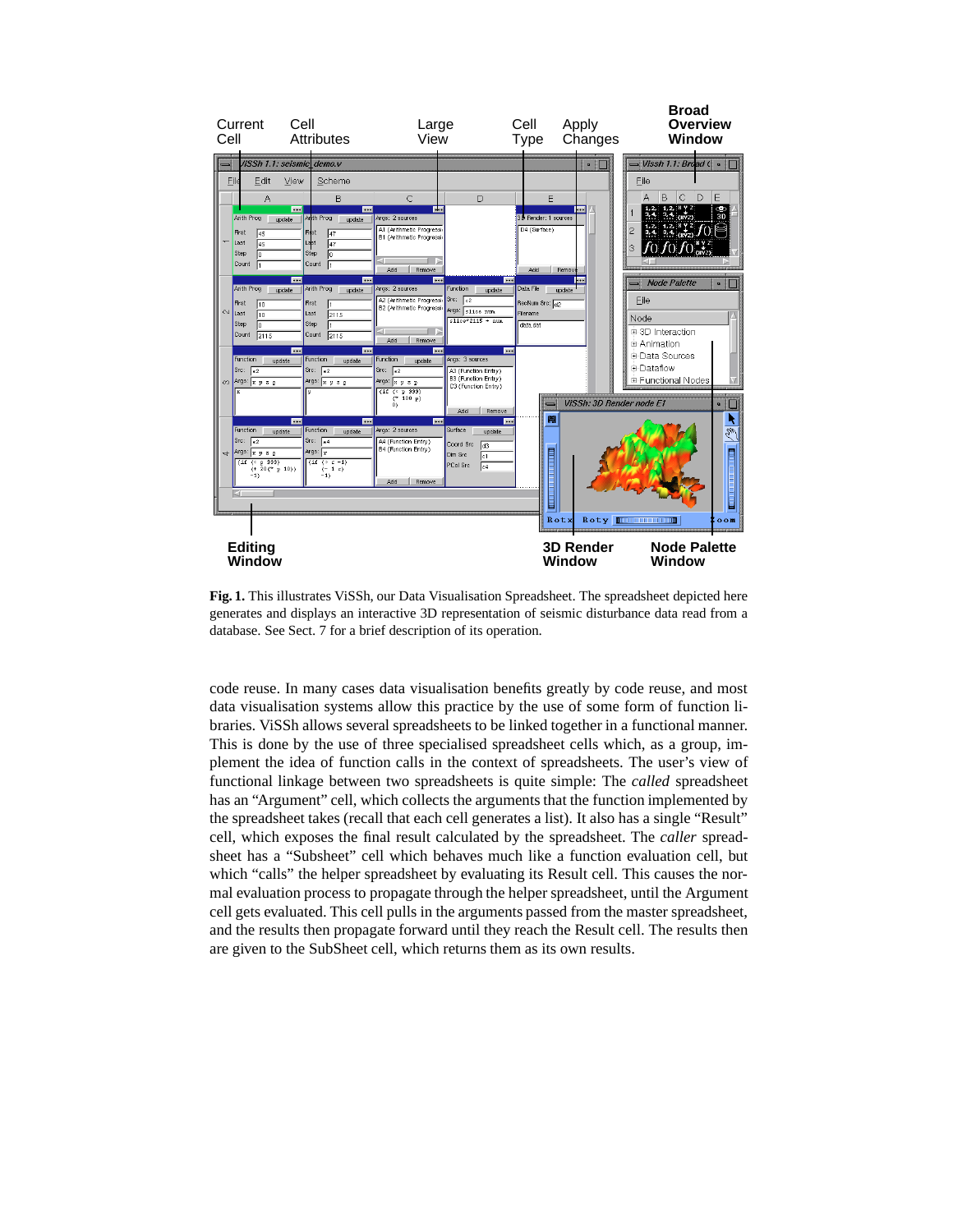**Navigational Aids** A common problem with spreadsheets is that users can become "lost" when navigating through large spreadsheets which contain many similar subsections. This problem is especially acute in the case of ViSSh, since each cell is rather large and hence the number of them that can be displayed at any one time is fairly small (typically  $7 \times 5$  cells in a 1024  $\times$  768 display). This problem is tackled using two different tools, one for each aspect of the problem: grid navigation and dataflow.

*Grid Navigation.* To find out which part of the spreadsheet grid is being viewed though the editing window, as well as locating the current cell cluster in relation to the rest of the spreadsheet, the user can call up a window which contains a miniature version of the spreadsheet (See Fig. 1). Each cell contains a small  $(32 \times 32 \text{ pixel})$  icon describing the function of the cell in the larger spreadsheet, wherein the area of the larger spreadsheet that is visible at any time is shaded in the small-scale spreadsheet. Since this can display a much larger portion of the spreadsheet (about  $30 \times 20$  cells in a  $1024 \times 768$  display), the spreadsheet navigation problem is greatly reduced by the use of this window. It can be scrolled independently of the main spreadsheet window, and clicking on one of the cells in the smaller window scrolls the main spreadsheet so that the corresponding cell becomes visible. The "Broad Overview" window acts as a road-map, with the icons representing the function of each cell being used as landmarks.

*Dataflow.* The other aspect of spreadsheets that can cause much frustration is keeping track of which cells depend on what other cells. ViSSh solves this problem by providing the user with a window which contains a dataflow diagram in which the nodes are iconic representations of the spreadsheet cells (see Fig. 2). The same icons that are used in the "Broad Overview" window to describe spreadsheet cells are used by this window. Like the "Broad Overview" window, the dataflow window can be used to navigate around the main spreadsheet window by clicking on a cell icon; the dataflow diagram is automatically kept synchronised to the main window. This dataflow diagram provides users with the advantages of the dataflow paradigm, while the spreadsheet editing environment shields them from the cluttering associated with medium to large dataflow editing environments.

# **7 A Practical Example**

During its development, ViSSh has been tested with a variety of data sets. One of these consists of seismic disturbance data, recorded from locations in Southern Africa. Figure 1 illustrates the spreadsheet used to visualise this data. The flow of data through the spreadsheet is shown in Fig. 2. The cells in this spreadsheet can be classified into 3 functional groups, namely: extracting data from a file; generating a 3D surface with this data and displaying the 3D surface. The cells tasked with extracting the data are those in the range A2:E2. Cells A2:D2 generate record references (record-field pairs), which are used to extract data from the database by cell E2. The creation of the 3D surface is handled by two groups of cells. Cells A3:D3 form the 3D mesh using the data read in by cell E2, while cells A1, B1, A4, B4, C1 and C4 generate the vertex colours used by the surface, based on availability of data (the dataset has a number of "missing" data points, which must not be rendered) and the displacement value stored in the database. Rendering of the 3D surface is performed by cell E1.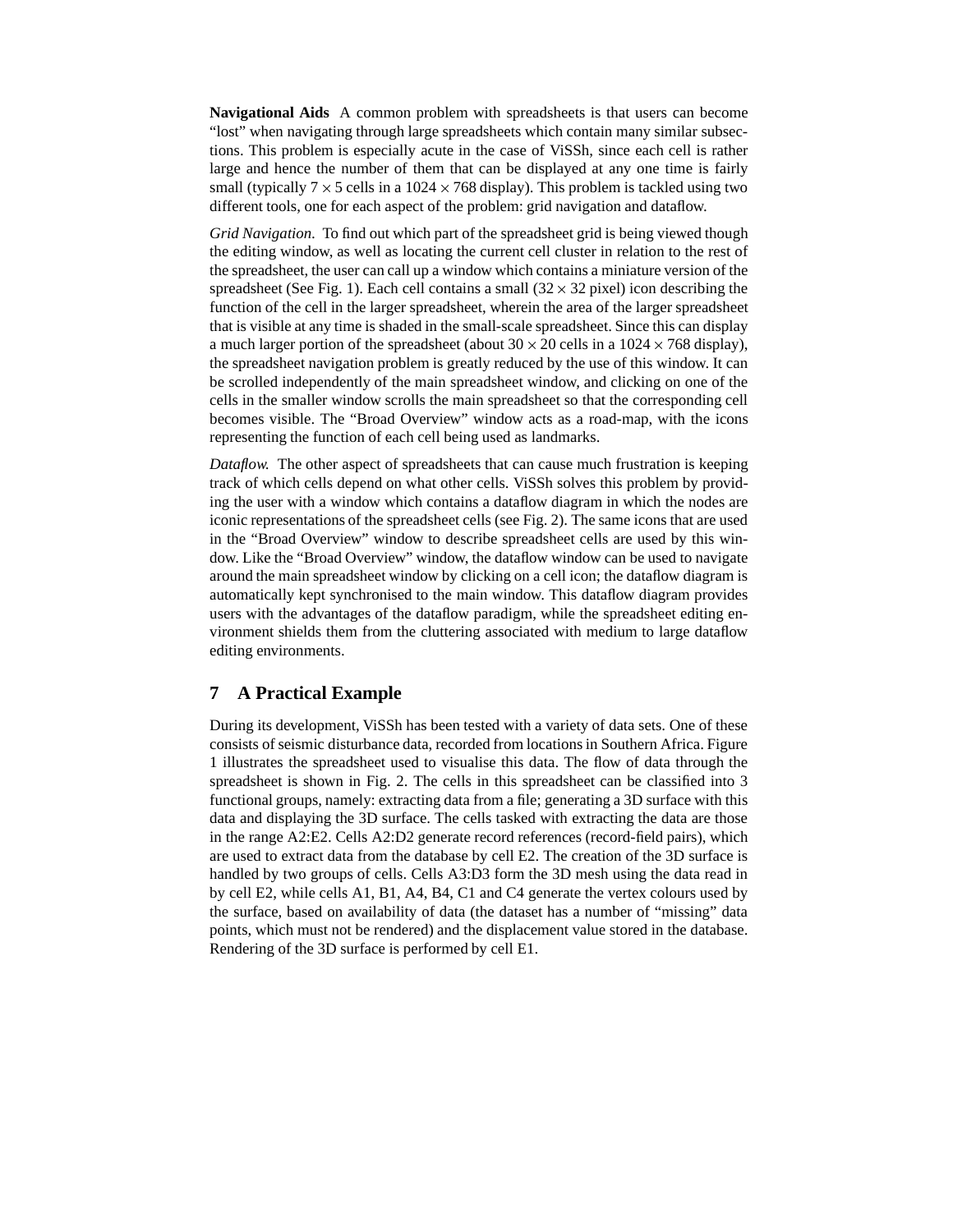

**Fig. 2.** This illustrates the intercell dependencies of the spreadsheet in Fig. 1. Each cell is represented by a small icon, using the same imagery as the "Broad Overview" window in Fig. 1. The arrows indicate the flow of data; clicking on an icon will make the corresponding cell be the current cell in the main spreadsheet window.

## **8 User Experiences**

ViSSh is being currently tested by the authors and others. This testing has involved visualisations of the effects of different ATM network routing algorithms, as well as seismic disturbance data as described above. We have also compared ViSSh to Khoral Research's *Cantata*, and found that ViSSh was generally easier to use. We believe this is mainly because the spreadsheet layout made the visual program less cluttered than Cantata's dataflow model, thus easing the editing process. Additionally, the Scheme programming language made the formulas, especially those involving conditionals, compact and concise. Using the "Broad overview" and Dependencies windows (see Sect. 6.1 for details) also eased the visualisation task. The latter gives users the advantages associated with dataflow diagrams (see Fig. 2).

In future, in addition to doing further user testing, we will analyse ViSSh using Green's *Cognitive Dimensions Framework* [6]. This will give us a means with which to objectively compare ViSSh to other data visualisation systems.

# **9 Conclusion**

In this paper we have looked at various attempts at using the spreadsheet paradigm for data visualisation. We have noted where this paradigm fails for data visualisation, and